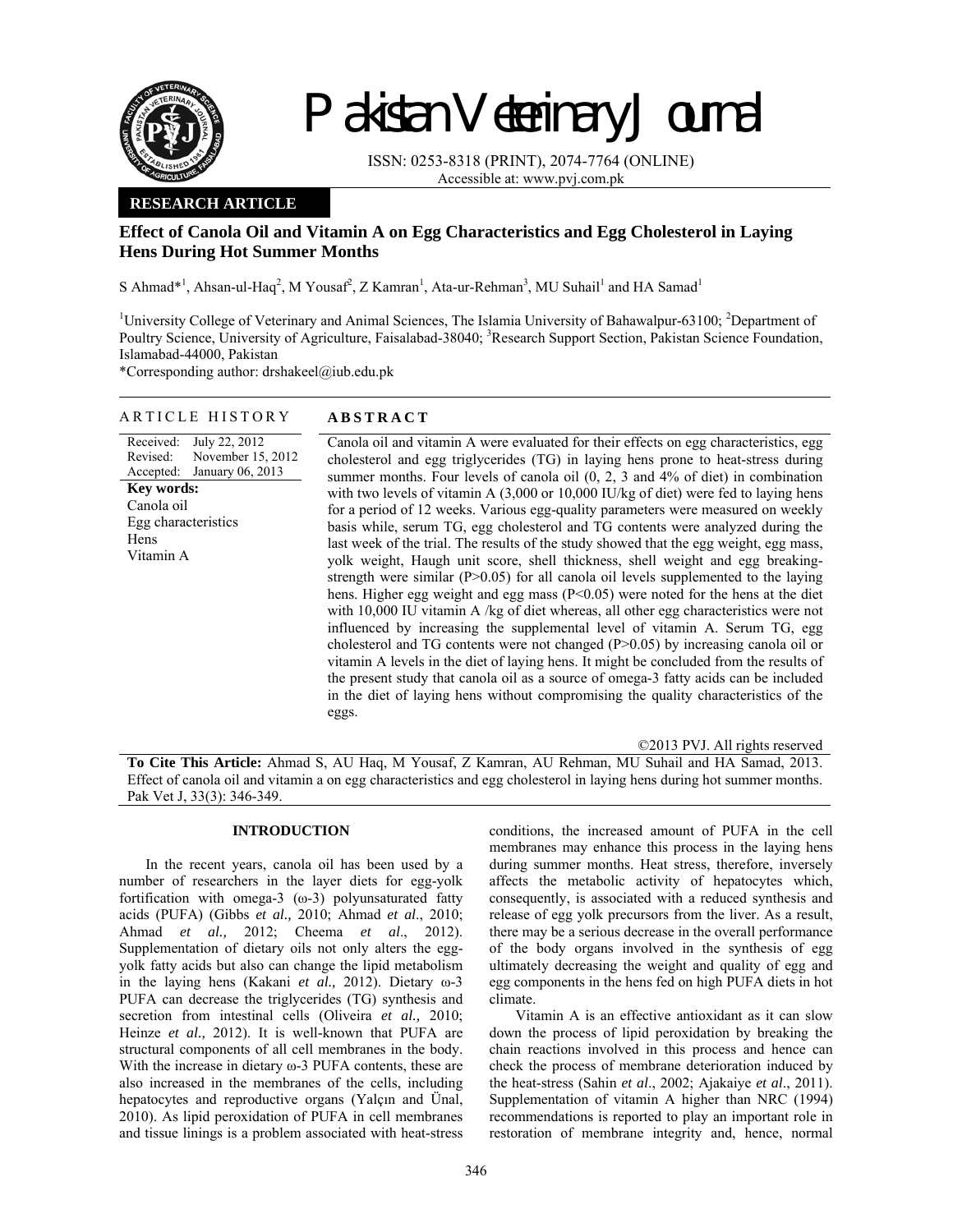functioning of reproductive organs in heat-stressed laying hens (Lin *et al*., 2002; Kaya and Yildirim, 2011). Higher dietary level of vitamin A is reported to enhance the production performance and egg quality in the heatstressed laying hens. Most of the previous studies on ω-3 PUFA feeding to laying hens were conducted in temperate climates and usually overlooked the egg quality characteristics other than ω-3 PUFA in the yolks. In the present study, canola oil was supplemented (as a source of ω-3 PUFA) in combination with vitamin A to evaluate its effect on egg characteristics, and egg cholesterol and egg TG in laying hens during summer months.

## **MATERIALS AND METHODS**

White Leghorn laying hens ( $n=240$ ), at  $48<sup>th</sup>$  week of age and with initial body weight of 1648±100 grams were randomly divided into 24 replicates. These replicates were randomly allotted to eight treatment groups  $(8*3 \text{replicates}*10 \text{birds} = 240 \text{ birds})$  which were fed diets with 0, 2, 3 and 4% canola oil with 3,000 or 10,000 IU vitamin A/kg of diet  $(4 \times 2$  factorial, under Completely Randomized Design). The hens were kept in cages and at high ambient environmental temperature (diurnal temperature: Average min. 27.5°C, Average max. 39.0 °C) throughout the experimental period of 12 weeks. The layer diets were formulated according to NRC (1994) recommendations for dietary needs of laying hens. The hens under all treatment groups had *adlibitum* access to feed and water throughout the experiment.

The egg weight, egg mass, shell weight and shell thickness were measured on weekly basis for each replicate, separately. The egg compression tests were conducted on an egg shell intensity meter's machine (Ogawa Seiki Co Ltd, Japan) for measuring egg shell breaking strength. Haugh unit score and yolk indices were calculated according to the formula described by Singh and Kumar (1994). Prior to the start of the trial, feed ingredients used in the formulation of the diets were analyzed for proximate components (AOAC, 1990). Ingredients and chemical composition of layer rations are shown in Table 1. Egg cholesterol and TG (mg/dl) were extracted according to the methods of the AOAC (1990). The data were analyzed by the two-way ANOVA using GLM and means were compared by Tukey's honestly significant difference test (Minitab 13.1, Minitab Inc., State College, PA).

### **RESULTS**

The increase in canola oil level from 0 to 4% of the diet had no effect  $(P>0.05)$  on the egg weight and egg mass. However; the higher  $(P<0.05)$  weight and mass were noted for the eggs laid by the hens at the diets with higher vitamin A supplementation (Table 2). Yolk weight, yolk weight as % of egg weight, yolk index, albumen weight as % of egg weight, Haugh Unit Score, shell weight, shell thickness and shell breaking strength were also similar for the all canola oil and vitamin A levels (Table 3). The serum TG, egg cholesterol and TG contents did not change (P>0.05) with the increase in canola oil or vitamin A levels in the diets of the laying hens (Table 4). No significant interaction was found between canola oil and vitamin A for these parameters.

**Table 1:** Ingredients and Nutrient Composition of Layer Diets

| <b>Table 1: Ingredients and inutrient Composition of Layer Diets</b>     |                      |                      |                   |                      |  |
|--------------------------------------------------------------------------|----------------------|----------------------|-------------------|----------------------|--|
| Diets*                                                                   | $R_1^{\ a}R_2^{\ b}$ | $R_3^{\ a}R_4^{\ b}$ | $R_5^a$ & $R_6^b$ | $R_7^{\ a}R_8^{\ b}$ |  |
| Ingredients                                                              |                      |                      | ℅                 |                      |  |
| Corn                                                                     | 65.0                 | 53.0                 | 50.0              | 48.0                 |  |
| Rice broken                                                              | 4.40                 | 10.9                 | 11.6              | 11.5                 |  |
| Soybean meal 44 %                                                        | 13.0                 | 19.8                 | 23.4              | 27.I                 |  |
| Fish meal 52%                                                            | 5.50                 | 0.00                 | 0.00              | 0.00                 |  |
| Corn gluten                                                              | 4.00                 | 4.90                 | 2.50              | 0.00                 |  |
| Canola oil                                                               | 0.00                 | 2.00                 | 3.00              | 4.00                 |  |
| Limestone                                                                | 6.92                 | 7.25                 | 7.35              | 7.40                 |  |
| <b>DCP</b>                                                               | 0.72                 | 1.65                 | 1.65              | 1.60                 |  |
| L-lysine                                                                 | 0.08                 | 0.14                 | 0.06              | 0.00                 |  |
| DI-methionine                                                            | 0.03                 | 0.07                 | 0.85              | 0.10                 |  |
| Vit./min premix <sup>1</sup>                                             | 0.35                 | 0.35                 | 0.35              | 0.35                 |  |
| Total                                                                    | 100                  | 100                  | 100               | 100                  |  |
| <b>Nutrient Composition</b>                                              |                      |                      |                   |                      |  |
| CP (%)                                                                   | 17.0                 | 17.0                 | 17.0              | 17.0                 |  |
| ME (Kcal/kg)                                                             | 290                  | 290                  | 290               | 290                  |  |
| EE (%)                                                                   | 3.22                 | 4.30                 | 5.14              | 6.00                 |  |
| CF (%)                                                                   | 3.88                 | 3.70                 | 3.91              | 4.07                 |  |
| Ca (%)                                                                   | 3.24                 | 3.27                 | 3.30              | 3.26                 |  |
| Av. P (%)                                                                | 0.41                 | 0.43                 | 0.42              | 0.44                 |  |
| Lysine (%)                                                               | 0.90                 | 0.92                 | 0.91              | 0.90                 |  |
| Methionine (%)                                                           | 0.38                 | 0.37                 | 0.36              | 0.4                  |  |
| Threonine (%)                                                            | 0.64                 | 0.66                 | 0.65              | 0.63                 |  |
| $LA^2$ (%)                                                               | 1.50                 | 1.66                 | 1.81              | 1.98                 |  |
| $LNA3$ (%)                                                               | 0.07                 | 0.26                 | 0.36              | 0.46                 |  |
| Provided per kilogram of diet: Cholecalciferol, 1,250 IU; Vitamin E (dl- |                      |                      |                   |                      |  |

alpha-tocopherylacetate), 12 IU; menadione, 2.5mg; riboflavin, 6 mg; calcium pantothenate, 8 mg; niacin, 15 mg; pyridoxine 2 mg; folicacid, 1 mg; vitamin B<sub>12</sub>, 7µg; Mn, 50 mg; Zn, 55 mg; Fe 40 mg; Cu, 4 mg; I, 2 mg; Co, 0.3 mg; ethoxiquin, 150 mg;  ${}^*R_1$  to  $R_8$  is the rations offered to eight treatment groups; <sup>a</sup> rations containing 3000 IU/kg of diet vitamin A; <sup>b</sup> rations containing 10000 IU kg of diet vitamin A;  $^2$  LA = Linoleic Acid; <sup>3</sup> LNA = Linolenic Acid.

**Table 2:** Effect of canola and vitamin A on egg weight, egg mass, yolk weight, yolk % and yolk index in laying hens

| Diet                                                                                                                                                        |                    |                    | Egg weight Egg mass Yolk weight Yolk % |          | Yolk  |
|-------------------------------------------------------------------------------------------------------------------------------------------------------------|--------------------|--------------------|----------------------------------------|----------|-------|
|                                                                                                                                                             | (g)                | (g)                | (g)                                    | (of egg) | index |
| Canola oil (%)                                                                                                                                              |                    |                    |                                        |          |       |
| 0                                                                                                                                                           | 61.32              | 42.81              | 16.87                                  | 27.87    | 0.41  |
| $\overline{2}$                                                                                                                                              | 59.54              | 41.25              | 16.88                                  | 27.70    | 0.36  |
| $\overline{\mathbf{3}}$                                                                                                                                     | 58.75              | 40.13              | 16.14                                  | 27.20    | 0.40  |
| 4                                                                                                                                                           | 60.71              | 42.46              | 16.32                                  | 26.53    | 0.41  |
| <b>SEM</b>                                                                                                                                                  | 0.950              | 0.815              | 0.338                                  | 0.889    | 0.029 |
| Vit. A (IU/kg diet)                                                                                                                                         |                    |                    |                                        |          |       |
| 3000                                                                                                                                                        | 58.98 <sup>b</sup> | 40.42 <sup>b</sup> | 16.50                                  | 27.43    | 0.38  |
| 10,000                                                                                                                                                      | 61.18 <sup>a</sup> | 40.91 <sup>a</sup> | 16.60                                  | 27.22    | 0.41  |
| <b>SEM</b>                                                                                                                                                  | 0.672              | 0.576              | 0.239                                  | 0.628    | 0.021 |
| <b>ANOVA</b>                                                                                                                                                |                    | Probabilities      |                                        |          |       |
| Oil                                                                                                                                                         | 0.260              | 0.123              | 0.325                                  | 0.715    | 0.538 |
| Vit. A                                                                                                                                                      | 0.034              | 0.007              | 0.769                                  | 0.821    | 0.335 |
| Oil × Vit. A                                                                                                                                                | 0.115              | 0.109              | 0.396                                  | 0.325    | 0.428 |
| $\partial_1 \partial_2 \ldots \partial_n \partial_n$<br>the country<br>$\mathcal{A} \in \mathbf{C}$ . The set of $\mathcal{A}$<br>1.001<br>المعارض والمتحدث |                    |                    |                                        |          |       |

 $^{\circ}$ means within a column with different superscripts differ significantly (P<0.05).

**Table 3:** Effect of canola oil and vitamin A on albumen weight (Alb. Wt), Haugh Unit (HU) score, shell weight, shell strength (St.) and shell thickness (Th.) in laying hens

| Alb. Wt              | HU    |                       |                                                                                                 | Shell                       |
|----------------------|-------|-----------------------|-------------------------------------------------------------------------------------------------|-----------------------------|
|                      |       | (kg/cm <sup>2</sup> ) | (mm)                                                                                            | Th.                         |
|                      |       |                       |                                                                                                 |                             |
| 58.63                | 92.67 | 7.30                  | 1.83                                                                                            | 0.37                        |
| 58.99                | 94.65 | 6.88                  | 2.37                                                                                            | 0.36                        |
| 59.41                | 94.72 | 7.05                  | 2.60                                                                                            | 0.38                        |
| 59.64                | 93.94 | 7.50                  | 2.50                                                                                            | 0.38                        |
| 1.07                 | 1.899 | 0.330                 | 0.508                                                                                           | 0.007                       |
| Vit. A (IU/kg diet)  |       |                       |                                                                                                 |                             |
| 58.92                | 94.51 | 7.20                  | 2.33                                                                                            | 0.38                        |
| 59.42                | 93.48 | 7.17                  | 2.32                                                                                            | 0.37                        |
| 1.52                 | 1.343 | 0.233                 | 0.359                                                                                           | 0.005                       |
| <b>Probabilities</b> |       |                       |                                                                                                 |                             |
| 0.914                | 0.859 | 0.578                 | 0.720                                                                                           | 0.096                       |
| 0.648                | 0.594 | 0.921                 | 0.974                                                                                           | 0.384                       |
| 0.621                | 0.995 | 0.487                 | 0.951                                                                                           | 0.296                       |
|                      |       |                       | (as % of egg) $score(g)$<br><b>Contract Contract Contract Contract</b><br>1.1<br>1.66<br>$\sim$ | Shell weight Shell St.<br>. |

Means within a column with no superscripts differ non-significantly  $(P>0.05)$ .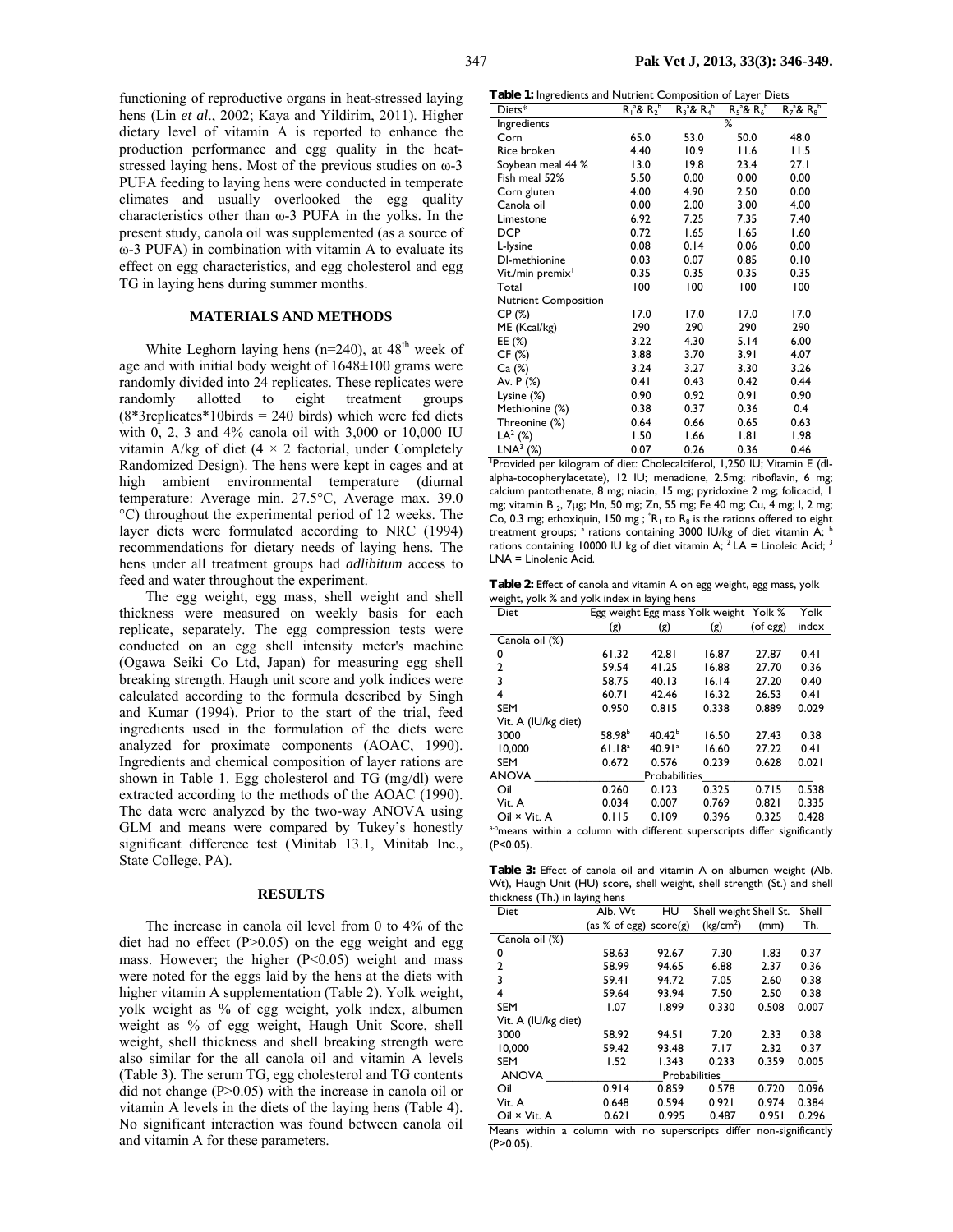**Table 4:** Effect of canola oil and vitamin A on serum triglycerides, egg cholesterol and egg triglycerides in laying hens

| Diet                                                                | Serum triglycerides Egg cholesterol Egg triglycerides |                      |         |  |
|---------------------------------------------------------------------|-------------------------------------------------------|----------------------|---------|--|
|                                                                     | (mg/dl)                                               | (mg/dl)              | (mg/dl) |  |
| Canola oil (%)                                                      |                                                       |                      |         |  |
| 0                                                                   | 160.80                                                | 362.20               | 10.37   |  |
| $\overline{2}$                                                      | 159.30                                                | 355.80               | 10.39   |  |
| 3                                                                   | 159.53                                                | 349.80               | 10.42   |  |
| 4                                                                   | 158.92                                                | 357.50               | 10.51   |  |
| <b>SEM</b>                                                          | 3.142                                                 | 11.164               | 0.054   |  |
| Vit. A (IU/kg diet)                                                 |                                                       |                      |         |  |
| 3000                                                                | 163.70                                                | 355.30               | 10.43   |  |
| 10.000                                                              | 163.00                                                | 357.40               | 10.42   |  |
| <b>SEM</b>                                                          | 2.202                                                 | 7.894                | 0.038   |  |
| <b>ANOVA</b>                                                        |                                                       | <b>Probabilities</b> |         |  |
| Oil                                                                 | 0.974                                                 | 0.889                | 0.280   |  |
| Vit. A                                                              | 0.675                                                 | 0.849                | 0.915   |  |
| Oil × Vit. A                                                        | 0.569                                                 | 0.628                | 0.778   |  |
| Means within a column with no superscripts differ non-significantly |                                                       |                      |         |  |

 $(P>0.05)$ .

#### **DISCUSSION**

The results of the present study depicted no differences in the egg weight and egg mass produced by the hens on the diets with various canola oil levels. It was reported earlier that dietary PUFA can alter the composition of yolk fatty acids but the total yolk lipids remain unaffected with no change in egg weight or yolk weight (Pekel *et al*., 2009). In the present study, the serum and egg TG levels in laying hens were similar for the all dietary canola oil levels that's why, the egg weight was not different for various treatment groups. The present results confirmed the findings of many researchers who reported no change in egg weight and egg mass by feeding various dietary sources of ω-3 PUFA in the diets of laying hens (Rowghani *et al*., 2007; Petrović *et al.,* 2012). In the present study, the increase in dietary vitamin A level increased the egg weight and egg mass in laying hens. It was reported earlier that vitamin A maintain the integrity of epithelial tissue and possibly the lining of reproductive tract including magnum and ovaries (Squires and Naber, 1993) so, higher dietary vitamin A can improve the overall integrity and functioning of reproductive tract resulting into increased egg weight especially in heat-stressed laying hens. Similar results were reported by Lin *et al*. (2002).

The hens in the current study produced eggs with similar yolk weight and yolk indices regardless of dietetic canola oil or vitamin A levels. It was reported earlier that the rate of hepatic synthesis of fats is sufficient to supply the amount of lipids needed to achieve optimum performance, egg and yolk weight, and exogenous fat might not influence to meet these requirements (Baucells *et al*., 2000; Shafey *et al*., 2003). No differences were observed in lipids (TG) circulating in the blood of the hens at various dietary canola oil levels which seemed to direct similar yolk-fat deposition hence similar yolk weights, in the present study.

Egg white quality, in terms of Haugh Unit Score and albumen weight as a % of egg weight in laying hens, proved to be indifferent for the all dietary canola oil and vitamin A levels. These results suggested that PUFA might not have any relation with egg white quality. Rowghani *et al*. (2007) stated that the egg white quality was not altered by the inclusion of 5% canola oil in the

diets of the laying hens. Horniakova (1997) observed no change in the egg white weight with 2 and 6% canola oil supplementation in the layers diet. In the present study, the higher vitamin A supplementation did not change the egg white quality which confirmed the findings of previous studies (Mori *et al.,* 2003).

Egg shell thickness, egg shell weight and egg shell breaking strength was same for various canola oil and vitamin A levels. These results depicted that dietary PUFA had no relation with egg shell quality. The present study confirmed the results of trial by Filardi *et al*. (2005) in which canola oil at supplemental level of 3.12% in the ration of laying hens did not produce any difference in shell thickness and shell weight when compared to other groups. Mori *et al.* (2003) reported no change in eggshell quality in the hens fed vitamin A above NRC (1994) recommendations of 3000 IU/kg diet; same were the results of present study.

**Egg cholesterol and egg triglycerides:** Cholesterol biosynthesis happens in the liver and ovary in the laying hens. Cholesterol is readily transferred from the blood to the developing ova and, therefore, almost all of egg-yolk cholesterol originates from blood cholesterol (McLachlan *et al*., 1996). In the current trial, as the serum TC was same at various dietary canola oil levels, the egg cholesterol was also unchanged. So, it might be suggested that the cholesterol deposition in the egg-yolks was dependent on the serum cholesterol levels. Existing studies reported that the genetic programs as well as a vast array of dietary treatments had resulted in only slight reductions (generally 5% or less) in the egg cholesterol contents. It has been hypothesized earlier that when whole-egg cholesterol content is reduced below that is sufficient to support an embryo, the hen will cease egg production.In the present study, the egg TG contents also showed dependency to the serum TG level. As serum TG contents did not change with the increase in dietary canola oil level, the egg TG contents were also similar for the all dietary canola oil levels. This proved that it is very difficult to change the total-fat contents of egg yolk by dietary manipulation. It was suggested earlier by Baucells *et al*. (2000) that PUFA in the diet can change only yolk fatty acids composition but cannot alter the total amount of lipids in yolks. Shafey *et al*. (2003) and Hosseini-Vashan *et al.* (2011) investigated the relationship between the type of oil-supplement and blood and yolk cholesterol and found that the type of dietary oil-supplement altered the fatty acid profile of yolks and composition of plasma lipoproteins without having a significant effect on the overall yolk contents of TG and cholesterol. The results of present study showed that dietary vitamin A levels have no effect on cholesterol and TG contents of eggs.

**Conclusion:** It might be concluded from the results of the present study that canola oil can be used for the fortification of eggs with ω-3 PUFA without any detrimental effects on egg characteristics. The supplementation of vitamin A higher than NRC recommended level of 3000 IU/kg of diet can enhance the egg weight and egg mass in heat-stressed laying hens.